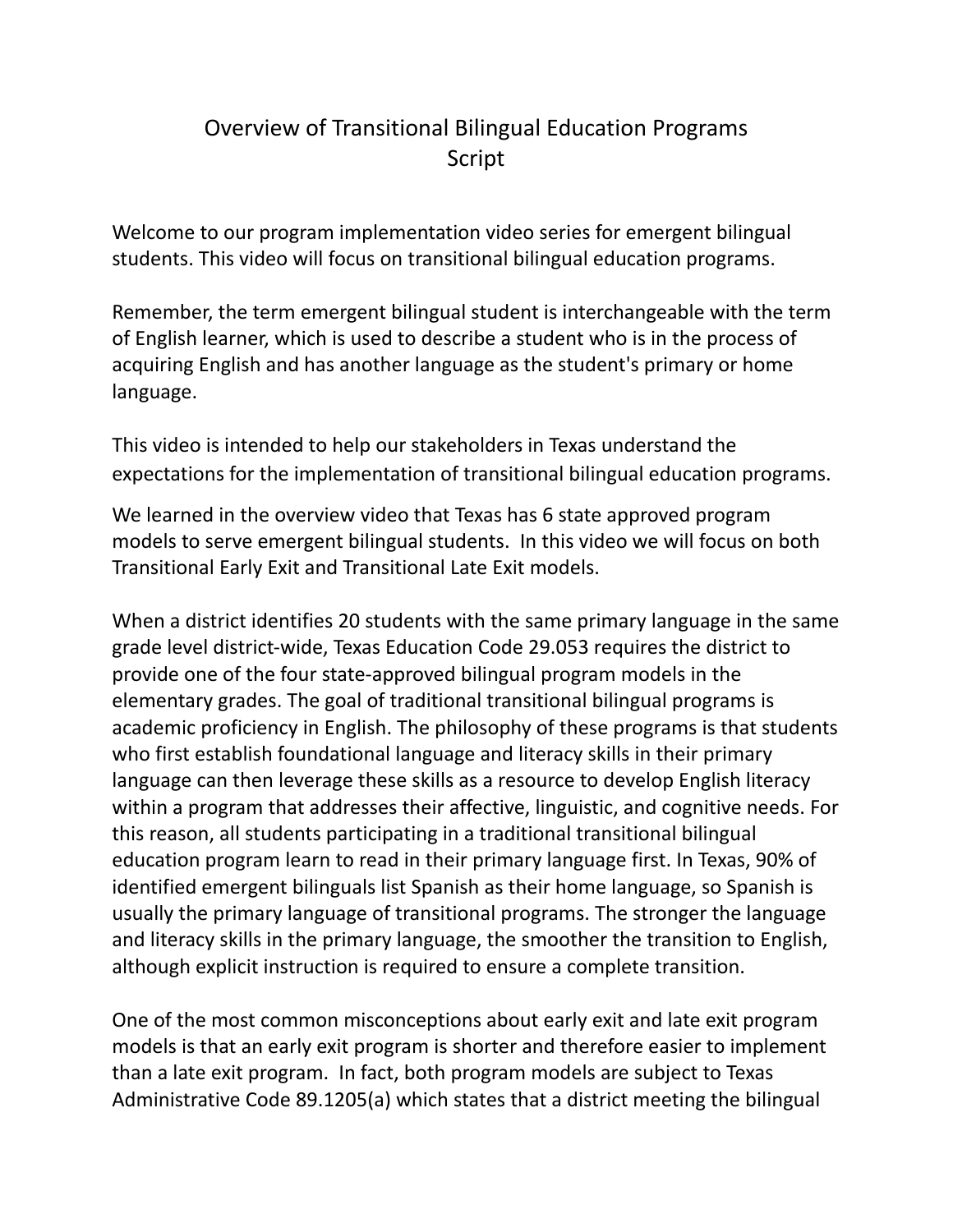requirement must offer a bilingual program for emergent bilinguals in prekindergarten through grade 5 or 6 if it is clustered with elementary grades. Both program models require bilingual certified teachers, and students are only eligible to exit once they have met reclassification criteria.

The terms early exit and late exit actually refer to the rate at which primary language instructional minutes decrease and English instructional minutes increase through the grades. In the early exit graph, the red line representing primary language literacy instruction decreases during second grade, while a late exit model decreases primary language and increases English instruction at a more gradual rate. Students participate in either program model until they meet reclassification criteria and are recommended for exit by the district's Language Proficiency Assessment Committee, or LPAC. After meeting reclassification criteria, a student may only be exited from a program with signed parental permission. Districts implementing a transitional program have the flexibility to determine English and primary language instructional minutes at each grade level and the responsibility to ensure that teachers have appropriate resources for authentic primary language literacy instruction as well as training on the strategic use of cross-language connections.

Professors Wayne Thomas and Virginia Collier are internationally known for their research on long-term school effectiveness for linguistically and culturally diverse students. They have conducted longitudinal research on the long term effectiveness of a variety of program models for emergent bilinguals, and their findings have been replicated in subsequent studies. They found that the factor most strongly correlated with high levels of English academic achievement for English learners is the quality and duration of native language instruction. On the surface, this may seem counterintuitive, but in fact MORE English instruction SOONER does not lead to better long term academic outcomes in English. For this reason, when districts are starting a bilingual program for the first time, TEA recommends a one-way dual language program as a first choice.

For detailed guidance on transitional bilingual models, including authentic primary language literacy instruction and strategic use of cross-language connections visit txel.org/programimplementation. If you would like more information on strengthening your existing transitional bilingual education program or are considering changing to a dual language model, please reach out to the